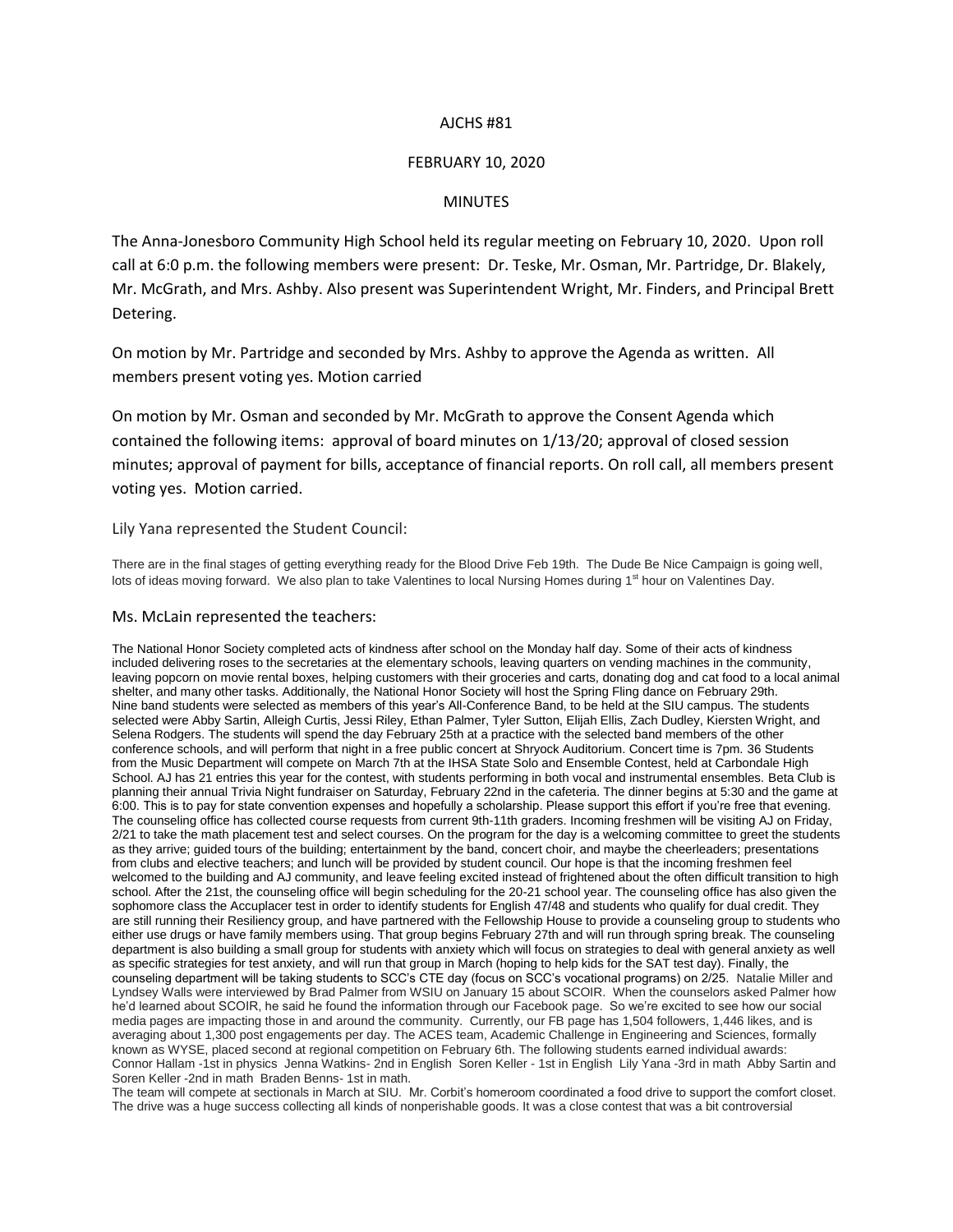between Mr. Emmons homeroom and Ms. Maze homeroom. Both classes are winners in Mr. Corbits book because the two groups collected twice as many goods as the 3rd or 4th place classes. The top team was promised a pizza party and I am going to throw in some Davis Pastry cookies as well. My (Mr. Corbit's) homeroom has had a lot of fun with this project and we look forward to doing it again next year. Spanish 4 students recorded a 10 second promo for Locura de Marzo, or March Madness, which is an event where students around the world vote on their favorite songs in Spanish during the month of March. AJ was just one of dozens of other schools that participated in the promo video. Last year over 50,000 students voted in the competition, and students in Spanish classes at AJ are excited to participate again this year. Mrs. Vancil, two art students and their families attended the Scholastic Awards ceremony in Mt Vernon yesterday. One student's Gold Key work advances to compete in NYC. See program. Mrs. Cleghorn's Culinary Arts classes helped prepare food for Kaitlin McWhorter's Miss ORE Coronation Party that was held at the VFW this past Saturday. They have also prepared food for the girls and boys basketball games, and we catered the 1984-1985 Elite 8 dinner. Mrs. Treece helped Mrs. Cleghorn with the set up and tear down for the dinner that night. We are currently working on our annual chocolate covered strawberry sale and those will be delivered on February 12th. The Interior Design class is getting ready to construct 5 doll houses to decorate which will be purchased with money from Wildcat T's. Each group of students will select an exterior and interior color scheme and apply those to their doll house, and they will lay flooring down too. The doll houses will then be donated to the toy drive next Christmas.

Mr. Finders reported on Student Performance and Academic Improvements.

Principal Detering reported on the Cafeteria Report, Enrollment, Discipline, and Court Committee.

Superintendent Wright reported to the board that the spring IASB Shawnee Division Meeting will be March 18 at Unity Point. He completed the application for the School Maintenance Grant Program. He also made a presentation on financial projections that he has been working on with the Illinois State Board.

On motion by Mr. McGrath and seconded by Dr. Blakely for the Board to enter into closed session at 6:52 p.m. for the following reasons (1) the purpose of appointment, employment, compensation, discipline, performance, or dismissal of specific employee of the public body or legal counsel for the public body, including hearing testimony on a complaint lodged against an employee of the public body or against legal counsel for the public to determine its validity. 5ILCS 120/2(c)(1). Collective negotiating matters between the public body and its employees or their representatives, or deliberations concerning salary schedules for one or more classes of employees. 5ILCS 120/2 (c)(3). Student disciplinary cases. 5ILCS 120/2 (c)(9). On roll call, all members present voting yes. Motion carried.

On motion by Mr. McGrath and seconded by Mr. Osman to return to regular session at 8:04 p.m. On roll call, all members present voting yes. Motion carried.

Economic Interest Statements were handed out and completed.

On motion by Dr. Blakely and seconded by Mrs. Ashby to approve Memorandum of Understanding to add a Safe Celebration Coordinator to the collective bargaining agreement. On roll call, all members present voting yes. Motion carried.

On motion by Mr. McGrath and seconded by Mr. Partridge to approve bid from Precision Lawn Care for mowing of the Soccer Fields. On roll call, all members present voting yes. Motion carried.

On motion by Mr. Partridge and seconded by Mr. Osman to approve BETA Club State Convention overnight trip to Springfield. All members present voting yes. Motion carried.

The Board was reminded, for compliance purposes, as to their responsibility as mandated reporters.